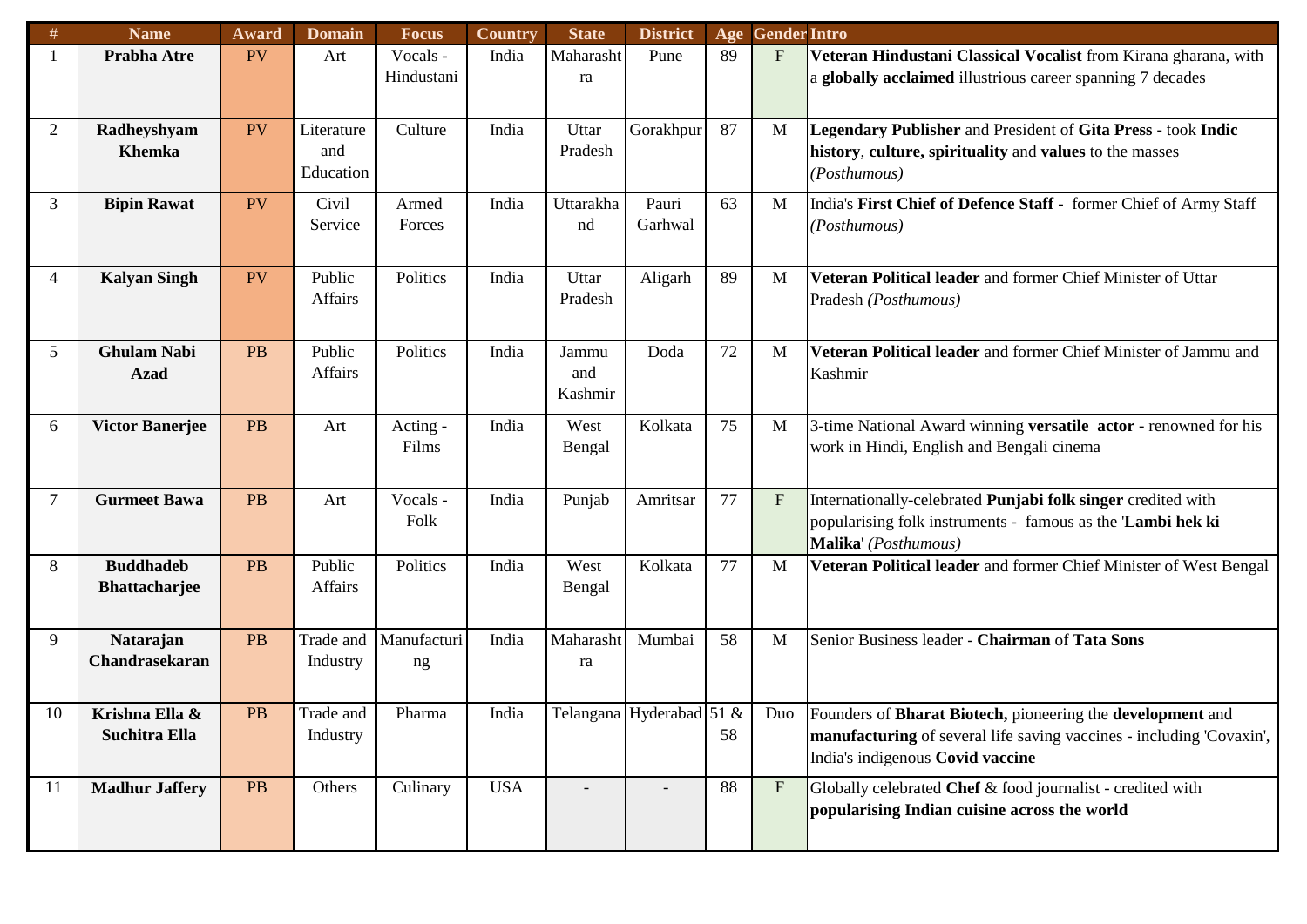| #  | <b>Name</b>               | Award     | <b>Domain</b> | <b>Focus</b> | Country    | <b>State</b> | <b>District</b> |    | Age Gender Intro |                                                                     |
|----|---------------------------|-----------|---------------|--------------|------------|--------------|-----------------|----|------------------|---------------------------------------------------------------------|
| 12 | <b>Devendra</b>           | <b>PB</b> | <b>Sports</b> | Javelin      | India      | Rajasthan    | Churu           | 40 | M                | Paralympic Javelin athelete from Churu - achieved the               |
|    | Jhajharia                 |           |               |              |            |              |                 |    |                  | unparalleled feat of winning medals across 3 Paralympic games       |
|    |                           |           |               |              |            |              |                 |    |                  |                                                                     |
| 13 | <b>Rashid Khan</b>        | PB        | Art           | Vocals -     | India      | Uttar        | Budaun          | 53 | M                | Acclaimed Hindustani Classical Vocalist from Budaun - of the        |
|    |                           |           |               | Hindustani   |            | Pradesh      |                 |    |                  | Rampur Sahaswan Gharana                                             |
|    |                           |           |               |              |            |              |                 |    |                  |                                                                     |
| 14 | Rajiv Mehrishi            | <b>PB</b> | Civil         | <b>IAS</b>   | India      | Rajasthan    | Jaipur          | 66 | $\mathbf{M}$     | Veteran Civil Servant - former CAG of India                         |
|    |                           |           | Service       |              |            |              |                 |    |                  |                                                                     |
|    |                           |           |               |              |            |              |                 |    |                  |                                                                     |
| 15 | Satya Narayana            | <b>PB</b> | Trade and     | Technology   | <b>USA</b> |              |                 | 54 | M                | Indo-American global technology leader - CEO of Microsoft           |
|    | <b>Nadella</b>            |           | Industry      |              |            |              |                 |    |                  |                                                                     |
|    |                           |           |               |              |            |              |                 |    |                  |                                                                     |
| 16 | Sundararajan              | PB        | Trade and     | Technology   | <b>USA</b> |              |                 | 49 | M                | Indo-American global technology leader - CEO of Google and          |
|    | Pichai                    |           | Industry      |              |            |              |                 |    |                  | <b>Alphabet</b>                                                     |
|    |                           |           |               |              |            |              |                 |    |                  |                                                                     |
| 17 | <b>Cyrus Poonawalla</b>   | <b>PB</b> | Trade and     | Pharma       | India      | Maharasht    | Pune            | 81 | M                | Veteran Pharma leader - Founder of the world's largest vaccine      |
|    |                           |           | Industry      |              |            | ra           |                 |    |                  | manufacturer, Serum Institute of India which played a crucial role  |
|    |                           |           |               |              |            |              |                 |    |                  | in India's fight against Covid                                      |
| 18 | Sanjaya Rajaram           | <b>PB</b> | Science       | Agriculture  | Mexico     |              |                 | 78 | M                | One of the world's greatest wheat scientists - credited with        |
|    |                           |           | and           |              |            |              |                 |    |                  | developing 480 high-yielding and disease resistant wheat varieties, |
|    |                           |           | Engineerin    |              |            |              |                 |    |                  | now grown in 51 countries (Posthumous)                              |
| 19 | <b>Pratibha Ray</b>       | <b>PB</b> | Literature    | Literature - | India      | Odisha       | Khordha         | 77 | $F_{\parallel}$  | Internationally-acclaimed Odia Author from Khordha - popularly      |
|    |                           |           | and           | Odia         |            |              |                 |    |                  | known as the Queen of Odiya Literature                              |
|    |                           |           | Education     |              |            |              |                 |    |                  |                                                                     |
| 20 | Swami                     | <b>PB</b> | Literature    | Culture      | India      | Gujarat      | Anand           | 89 | M                | Philosopher, Writer and Social reformer - known for his work in     |
|    | <b>Sachidanand</b>        |           | and           |              |            |              |                 |    |                  | <b>Disaster relief</b>                                              |
|    |                           |           | Education     |              |            |              |                 |    |                  |                                                                     |
| 21 | <b>Vashishth Tripathi</b> | PB        | Literature    | Education -  | India      | Uttar        | Varanasi        | 81 | M                | Veteran Jurisprudence Scholar - specialising in the Indian          |
|    |                           |           | and           | Law          |            | Pradesh      |                 |    |                  | knowledge system, Nyayshastra                                       |
|    |                           |           | Education     |              |            |              |                 |    |                  |                                                                     |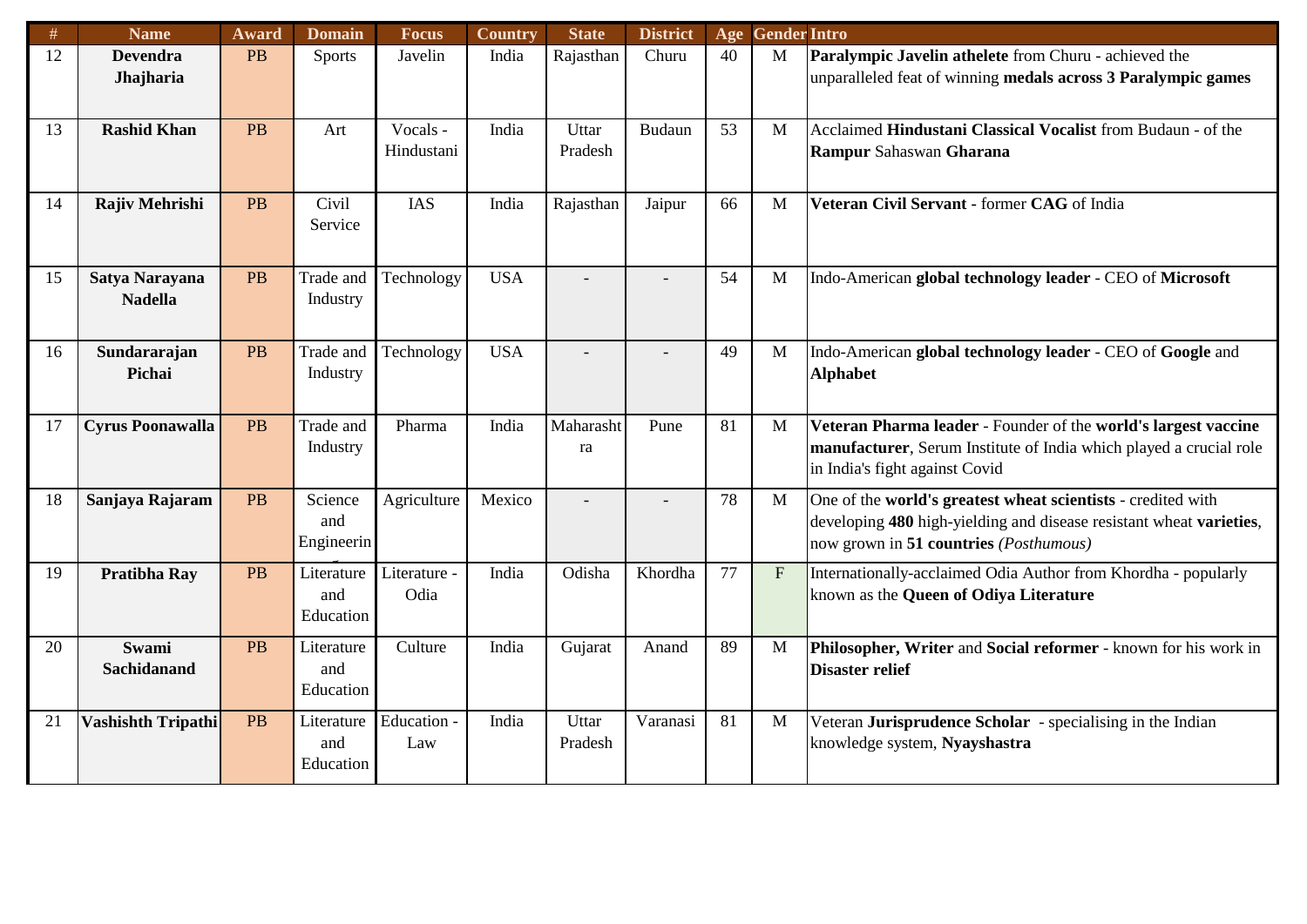| #  | <b>Name</b>                                      | Award                    | <b>Domain</b>                  | <b>Focus</b>                     | Country | <b>State</b>               | <b>District</b>         | Age | <b>Gender Intro</b>       |                                                                                                                                          |
|----|--------------------------------------------------|--------------------------|--------------------------------|----------------------------------|---------|----------------------------|-------------------------|-----|---------------------------|------------------------------------------------------------------------------------------------------------------------------------------|
| 22 | <b>Prahlad Rai</b><br><b>Agarwala</b>            | <b>PS</b>                | Trade and<br>Industry          | Textiles                         | India   | West<br>Bengal             | Kolkata                 | 83  | M                         | Textile business leader and flag bearer of Make in India - running<br>Rupa Co, one of India's largest clothing manufacturer and exporter |
| 23 | Najma Akhtar                                     | <b>PS</b>                | Literature<br>and<br>Education | Education                        | India   | Delhi                      | South<br>Delhi          | 68  | F                         | Author and Educationist - 1st woman Vice Chancellor of Jamia<br>Milia Islamia                                                            |
| 24 | <b>Sumit Antil</b>                               | <b>PS</b>                | <b>Sports</b>                  | Javelin                          | India   | Haryana                    | Sonipat                 | 23  | M                         | World number 1 Para-Javelin thrower and Paralympic Gold<br>Medallist - broke his own world record thrice in the 2020<br>Paralympic games |
| 25 | T Senka Ao                                       | <b>PS</b>                | Literature<br>and<br>Education | Literature -<br>Ao               | India   |                            | Nagaland Mokokchu<br>ng | 76  | M                         | Tribal Ao Author, Teacher and Journalist - preserving Nagaland's<br>Ao language through his writings over decades                        |
| 26 | Kamalini Asthana<br>and Nalini<br><b>Asthana</b> | <b>PS</b>                | Art                            | Dance -<br>Classical -<br>Kathak | India   | Uttar<br>Pradesh           | Agra                    | 67  | Duo                       | Acclaimed Kathak Dancer duo from Agra - known for teaching and<br>propagating it globally                                                |
| 27 | <b>Subbanna</b><br>Ayyappan                      | <b>PS</b>                | Science<br>and<br>Engineerin   | Aquaculture                      | India   | Karnataka Bengaluru        | Urban                   | 66  | M                         | Respected Aquaculture Scientist - playing a key role in powering<br><b>India's Blue Revolution</b>                                       |
| 28 | J K Bajaj                                        | <b>PS</b>                | Literature<br>and<br>Education | Education -<br>History           | India   | Delhi                      | New Delhi               | 70  | M                         | Renowned History and Policy Scholar - specialising in the study of<br><b>Indian Society</b>                                              |
| 29 | <b>Sirpi</b><br><b>Balasubramaniam</b>           | <b>PS</b>                | Literature<br>and<br>Education | Literature -<br>Tamil            | India   | Tamil<br>Nadu              | Coimbator<br>e          | 85  | M                         | Celebrated Tamil Scholar, Poet and Translator                                                                                            |
| 30 | <b>Srimad Baba Balia</b>                         | <b>PS</b>                | Social<br>Work                 | Service                          | India   | Odisha                     | Jagatsingh<br>apur      | 67  | M                         | Social and Spiritial Leader from Jagatsinghapur - working with<br>Odisha's poor and backward communitites                                |
| 31 | Sanghamitra<br><b>Bandyopadhyay</b>              | $\overline{\mathrm{PS}}$ | Science<br>and<br>Engineerin   | Computer<br>Science              | India   | West<br>Bengal             | Howrah                  | 53  | F                         | Eminent Computer Scientist and Machine Inhtelligence expert -<br>First Woman director of the Indian Statistical Institute                |
| 32 | <b>Madhuri Barthwal</b>                          | <b>PS</b>                | Art                            | Vocals -<br>Folk                 | India   | Uttarakha   Dehradun<br>nd |                         | 71  | $\boldsymbol{\mathrm{F}}$ | Garhwali folk singer, composer and teacher - especially known for<br>promoting folk music among women                                    |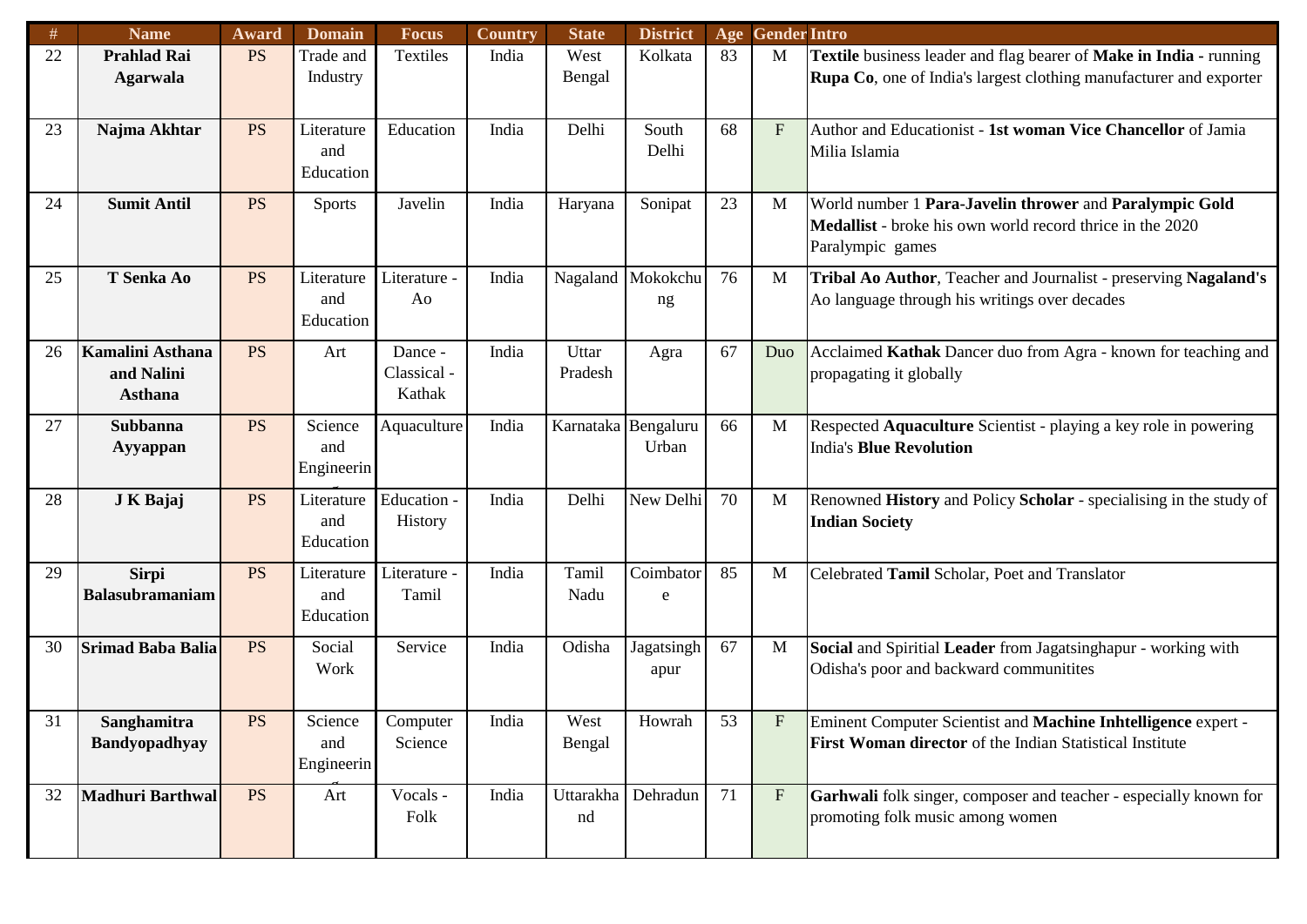| #  | <b>Name</b>                                | Award                    | <b>Domain</b>                  | <b>Focus</b>             | Country | <b>State</b>    | <b>District</b>   | Age | <b>Gender Intro</b>       |                                                                                                                                                 |
|----|--------------------------------------------|--------------------------|--------------------------------|--------------------------|---------|-----------------|-------------------|-----|---------------------------|-------------------------------------------------------------------------------------------------------------------------------------------------|
| 33 | <b>Akhone Asgar Ali</b><br><b>Basharat</b> | <b>PS</b>                | Literature<br>and<br>Education | Literature -<br>Balti    | India   | Ladakh          | Kargil            | 70  | M                         | Balti Poet and Author from Kargil - working for the preservation<br>and promotion of Balti language and culture                                 |
| 34 | Himmatrao<br><b>Bawaskar</b>               | <b>PS</b>                | Medicine                       | <b>Snake Bite</b>        | India   | Maharasht<br>ra | Raigad            | 71  | M                         | Global acclaimed for his treatment and research on Scorpion and<br><b>Snakebites</b> - serving the needy in Raigad                              |
| 35 | Harmohinder<br><b>Singh Bedi</b>           | <b>PS</b>                | Literature<br>and<br>Education | Literature -<br>Hindi    | India   | Punjab          | Amritsar          | 71  | M                         | Punjabi Hindi Author and Academician - with over 30 books to his<br>credit                                                                      |
| 36 | <b>Pramod Bhagat</b>                       | <b>PS</b>                | <b>Sports</b>                  | Badminton                | India   | Odisha          | Bargarh           | 33  | M                         | Paralympic Gold Medallist - and World number 1 Para-<br><b>Badminton Player</b>                                                                 |
| 37 | <b>S</b> Ballesh<br><b>Bhajantri</b>       | <b>PS</b>                | Art                            | Music -<br>Shehnai       | India   | Tamil<br>Nadu   | Chennai           | 63  | M                         | Shehnai Maestro - composing Shehnai music for over 50,000<br>songs across 5 decades                                                             |
| 38 | Khandu<br><b>Wangchuk Bhutia</b>           | <b>PS</b>                | Art                            | Painting -<br>Tangkha    | India   | Sikkim          | South<br>District | 62  | M                         | Eminent Tangkha Painter from Sikkim - specialising in traditional<br>Buddhist paintings on cotton and silk                                      |
| 39 | Maria<br>Christopher<br><b>Byrski</b>      | <b>PS</b>                | Literature<br>and<br>Education | Literature -<br>Sanskrit | Poland  |                 |                   | 84  | M                         | Polish Sanskrit Scholar and Koodiyattam enthusiast - authored<br>over 100 publications on ancient Indian Theatre                                |
| 40 | Acharya<br>Chandanaji                      | <b>PS</b>                | Social<br>Work                 | Service                  | India   | Bihar           | Nalanda           | 84  | F                         | Jain Spiritual Leader and Social worker from Rajgir - dedicated<br>her life to the upliftment and empowerment of the poor for over 5<br>decades |
| 41 | <b>Sulochana Chavan</b>                    | <b>PS</b>                | Art                            | Vocals -<br>Folk         | India   | Maharasht<br>ra | Kolhapur          | 88  | $\boldsymbol{\mathrm{F}}$ | Legendary Lavani singer from Kolhapur, famous as<br>Lavanisamradhni - having made immeasurable contribution the<br>past 75 years                |
| 42 | Neeraj Chopra                              | $\overline{\mathrm{PS}}$ | Sports                         | Javelin                  | India   | Haryana         | Panipat           | 24  | M                         | Javelin Throw Athelete - India's first Olympic Gold Medallist in<br><b>Track and Field</b>                                                      |
| 43 | Shakuntala<br>Choudhary                    | <b>PS</b>                | Social<br>Work                 | Gandhian                 | India   | Assam           | Kamrup            | 102 | $\mathbf{F}$              | 102 yrs old Gandhian Social Worker from Kamrup - popularly<br>known as 'Shankuntala Baideo'                                                     |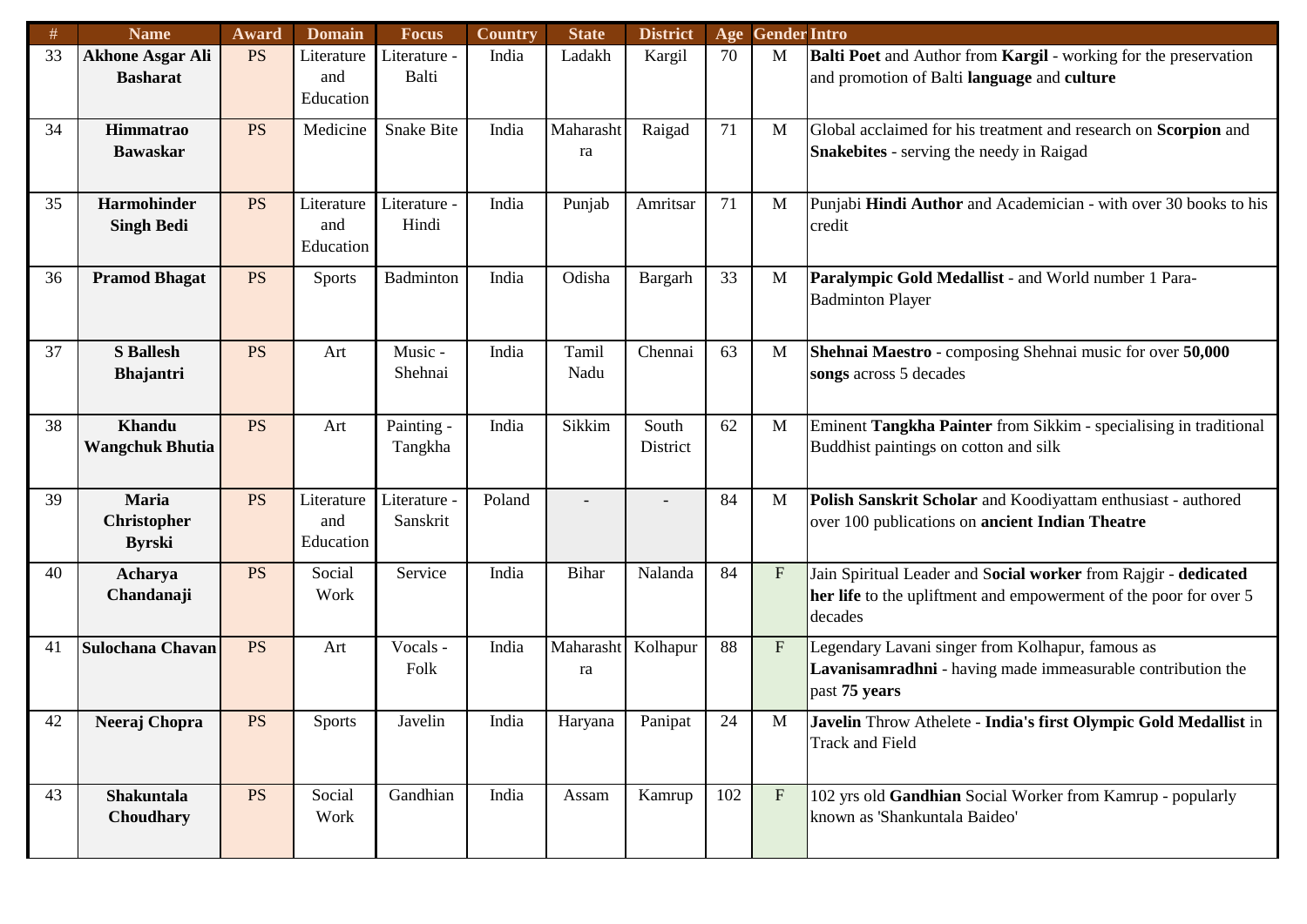| #  | <b>Name</b>               | Award     | <b>Domain</b> | <b>Focus</b>   | <b>Country</b> | <b>State</b> | <b>District</b> | Age | <b>Gender Intro</b>       |                                                                       |
|----|---------------------------|-----------|---------------|----------------|----------------|--------------|-----------------|-----|---------------------------|-----------------------------------------------------------------------|
| 44 | Sankaranarayana           | <b>PS</b> | <b>Sports</b> | Martial Art    | India          | Kerala       | Thrissur        | 92  | M                         | Veteran Kalarippayattu Guru from Thrissur - with over 6 decades       |
|    | <b>Menon Chundayil</b>    |           |               |                |                |              |                 |     |                           | of work                                                               |
|    |                           |           |               |                |                |              |                 |     |                           |                                                                       |
|    |                           |           |               |                |                |              |                 |     |                           |                                                                       |
| 45 | <b>S</b> Damodaran        | <b>PS</b> | Social        | Sanitation     | India          | Tamil        | Tiruchirap      | 57  | M                         | Social Worker who has dedicated his life Sanitation - in villages     |
|    |                           |           | Work          |                |                | Nadu         | palli           |     |                           | and slums across South India                                          |
|    |                           |           |               |                |                |              |                 |     |                           |                                                                       |
| 46 | <b>Faisal Ali Dar</b>     | <b>PS</b> | <b>Sports</b> | Martial Art    | India          | Jammu        | Bandipore       | 33  | M                         | Young kashmiri martial arts coach from Bandipore, who has             |
|    |                           |           |               |                |                | and          |                 |     |                           | developed global medal winners - inspiring the youth of terrorism-    |
|    |                           |           |               |                |                | Kashmir      |                 |     |                           | hit rural districts of Kashmir                                        |
|    |                           |           |               |                |                |              |                 |     |                           |                                                                       |
| 47 | <b>Jagjit Singh Dardi</b> | <b>PS</b> | Trade and     | Media          | India          | Chandigar    | Chandigar       | 72  | M                         | Veteran Punjabi Media leader and educationist - Chairman of           |
|    |                           |           | Industry      |                |                | h            | h               |     |                           | Chardikala group                                                      |
|    |                           |           |               |                |                |              |                 |     |                           |                                                                       |
| 48 | <b>Prokar Dasgupta</b>    | <b>PS</b> | Medicine      | Urology        | <b>UK</b>      |              |                 | 55  | M                         | British-Indian Urologist - pioneering urological techniques and       |
|    |                           |           |               |                |                |              |                 |     |                           | surgeries                                                             |
|    |                           |           |               |                |                |              |                 |     |                           |                                                                       |
|    |                           |           |               |                |                |              |                 |     |                           |                                                                       |
| 49 | <b>Aditya Prasad</b>      | <b>PS</b> | Science       | <b>Biology</b> | India          | Odisha       | Khordha         | 70  | M                         | Distinguished Biologis specializing in vector-borne tropical diseases |
|    | <b>Dash</b>               |           | and           |                |                |              |                 |     |                           | like Dengue, Malaria, Kala-azar and Chikungunya                       |
|    |                           |           | Engineerin    |                |                |              |                 |     |                           |                                                                       |
| 50 | <b>Lata Desai</b>         | <b>PS</b> | Medicine      | Pediatrics     | India          | Gujarat      | <b>Bharuch</b>  | 75  | $\mathbf{F}$              | Doctor and Social Worker - providing health services to rural and     |
|    |                           |           |               |                |                |              |                 |     |                           | tribal communities in Gujarat for over 5 decades                      |
|    |                           |           |               |                |                |              |                 |     |                           |                                                                       |
|    |                           |           |               |                |                |              |                 |     |                           |                                                                       |
| 51 | Malji bhai Desai          | <b>PS</b> | Public        | Politics       | India          | Gujarat      | Mehsana         | 84  | M                         | Gandhian and veteran political leader - promoting Khadi and           |
|    |                           |           | Affairs       |                |                |              |                 |     |                           | Gandhian thought through over 5 decades in public service             |
|    |                           |           |               |                |                |              |                 |     |                           |                                                                       |
| 52 | <b>Basanti Devi</b>       | <b>PS</b> | Social        | Water          | India          | Uttarakha    | Pithoragar      | 61  | $\boldsymbol{\mathrm{F}}$ | Inspriring women environmentalist from Pithoragarh - known for        |
|    |                           |           | Work          |                |                | nd           | h               |     |                           | her contribution towards revitalizing the Kosi River                  |
|    |                           |           |               |                |                |              |                 |     |                           |                                                                       |
|    |                           |           |               |                |                |              |                 |     |                           |                                                                       |
| 53 | <b>Lourembam Bino</b>     | <b>PS</b> | Art           | Textiles -     | India          | Manipur      | Imphal          | 77  | $\mathbf{F}$              | Veteran Applique textile artist - preserving the Leeba textile art of |
|    | Devi                      |           |               | Applique       |                |              | West            |     |                           | Manipur over 5 decades                                                |
|    |                           |           |               |                |                |              |                 |     |                           |                                                                       |
| 54 | Muktamani Devi            | <b>PS</b> | Trade and     | Manufacturi    | India          | Manipur      | Thoubal         | 49  | $\, {\bf F}$              | Inspirational woman entrepreneur from Manipur-exporting and           |
|    |                           |           | Industry      | ng             |                |              |                 |     |                           | popularising handcrafted woolen shoes                                 |
|    |                           |           |               |                |                |              |                 |     |                           |                                                                       |
|    |                           |           |               |                |                |              |                 |     |                           |                                                                       |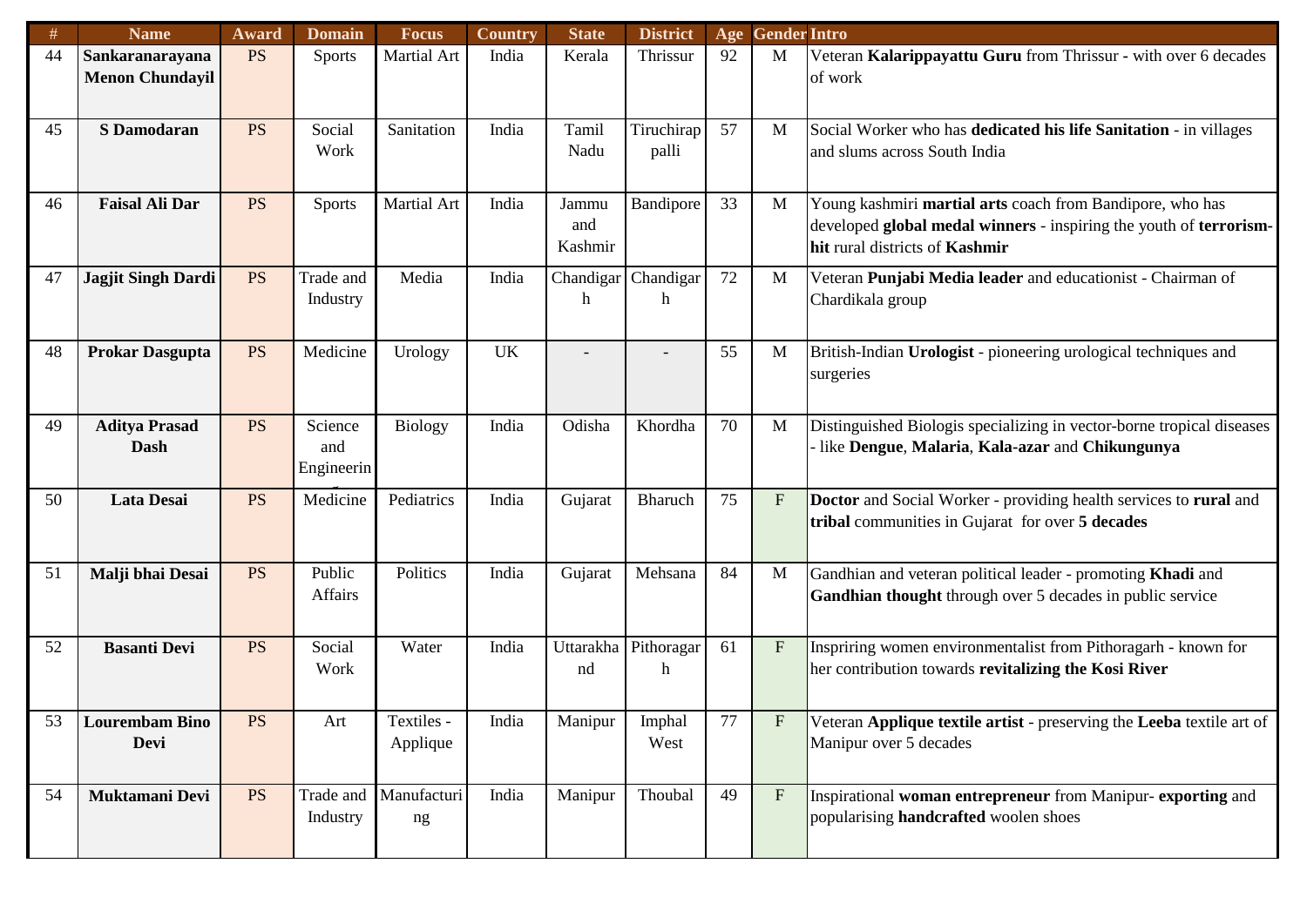| #  | <b>Name</b>                         | Award     | <b>Domain</b>                    | <b>Focus</b>             | <b>Country</b> | <b>State</b>      | <b>District</b>  | Age | <b>Gender Intro</b> |                                                                                                                                            |
|----|-------------------------------------|-----------|----------------------------------|--------------------------|----------------|-------------------|------------------|-----|---------------------|--------------------------------------------------------------------------------------------------------------------------------------------|
| 55 | Shyamamani Devi                     | <b>PS</b> | Art                              | Vocals -<br>Odia         | India          | Odisha            | Cuttack          | 83  | $F_{\rm}$           | <b>Renowned Odia singer</b> - with thousands of her songs influencing<br>generations                                                       |
| 56 | <b>Khalil Dhantejvi</b>             | <b>PS</b> | Literature<br>and<br>Education   | Literature -<br>Gujarati | India          | Gujarat           | Vadodara         | 86  | M                   | Renowned Gujarati and Urdu poet and ghazal maestro - famous for<br>popularising Gujarati Ghazals for over half a century (Posthumous)      |
| 57 | Savaji Bhai<br><b>Dholakia</b>      | <b>PS</b> | Social<br>Work                   | Water                    | India          | Gujarat           | Amreli           | 59  | M                   | Businessman turned Social Worker - working for water<br>conservation in drought-prone Saurashtra                                           |
| 58 | <b>Arjun Singh</b><br><b>Dhurve</b> | <b>PS</b> | Art                              | Dance -<br>Folk - Biaga  | India          | Madhya<br>Pradesh | Dindori          | 68  | M                   | Biaga Tribal Dancer & Singer from Dindori - performing the<br>dying art form for over 4 decades                                            |
| 59 | Vijaykumar<br><b>Vinayak Dongre</b> | <b>PS</b> | Medicine                         | Dermatolog<br>y          | India          | Maharasht<br>ra   | Pune             | 82  | M                   | Veteran Doctor and Social Worker - dedicated his life to working<br>for Leprosy patients                                                   |
| 60 | Chandraprakash<br><b>Dwivedi</b>    | <b>PS</b> | Art                              | Film -<br>Making         | India          | Rajasthan         | Sirohi           | 61  | M                   | National Award winning Indian Film Director and Actor - best<br>known for portraying the role of Chanakya                                  |
| 61 | <b>Dhaneswar Engti</b>              | <b>PS</b> | Literature<br>and<br>Education   | Literature -<br>Karbi    | India          | Assam             | Karbi<br>Anglong | 66  | M                   | Karbi author and poet from Karbi Anglong - working towards the<br>preservation and advancement of indigenous languages                     |
| 62 | <b>Om Prakash</b><br>Gandhi         | <b>PS</b> | Social<br>Work                   | Affordable<br>Education  | India          | Haryana           | Yamunana<br>gar  | 79  | M                   | Social Worker from Haryana - dedicated to the cause of girl child<br>education                                                             |
| 63 | Narasimha Rao<br>Garikapati         | <b>PS</b> | Literature<br>and<br>Education   | Literature -<br>Telugu   | India          | Andhra<br>Pradesh | West<br>Godavari | 63  | M                   | Eminent Telugu Author - known for performing Avadhanams                                                                                    |
| 64 | Girdhari Ram<br>Ghonju              | <b>PS</b> | Literature  <br>and<br>Education | Literature -<br>Nagpuri  | India          | Jharkhand         | Ranchi           | 72  | M                   | Nagpuri litterateur and educationist from Ranchi - worked towards<br>the promotion of Nagpuri culture over 5 decades ( <i>Posthumous</i> ) |
| 65 | <b>Shaibal Gupta</b>                | <b>PS</b> | Literature<br>and<br>Education   | Economics                | India          | Bihar             | Patna            | 68  | M                   | Distinguished Economist - renowned for institutionally building<br>economic research and analysis capability in Bihar (Posthumous)         |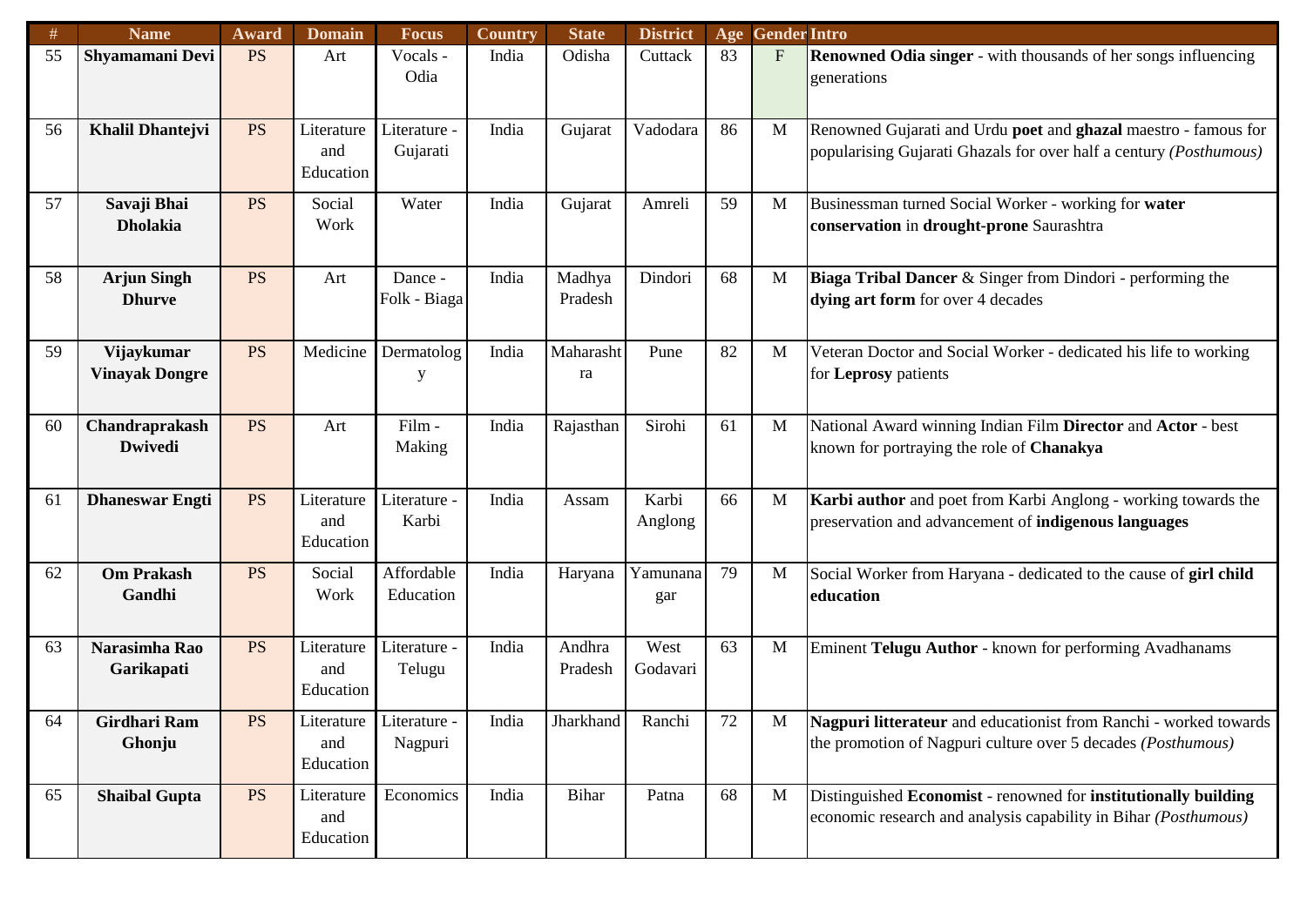| #      | <b>Name</b>                             | Award     | <b>Domain</b>                             | <b>Focus</b>                   | <b>Country</b> | <b>State</b>      | <b>District</b>        | Age | <b>Gender Intro</b> |                                                                                                                                                         |
|--------|-----------------------------------------|-----------|-------------------------------------------|--------------------------------|----------------|-------------------|------------------------|-----|---------------------|---------------------------------------------------------------------------------------------------------------------------------------------------------|
| 66     | <b>Narasingha</b><br><b>Prasad Guru</b> | <b>PS</b> | Literature<br>and<br>Education            | Literature -<br>Koshali        | India          | Odisha            | Balangir               | 89  | M                   | Koshali author, lyricist and lexicographer from Balangir - credited<br>with promoting the language over 5 decades                                       |
| 67     | <b>Gosaveedu Shaik</b><br><b>Hassan</b> | <b>PS</b> | Art                                       | Music -<br>Nadaswara<br>m      | India          | Andhra<br>Pradesh | Krishna                | 93  | M                   | Nadaswaram Player and freedom fighter - credited with<br>performances over 7 decades (Posthumous)                                                       |
| 68     | <b>Ryuko Hira</b>                       | <b>PS</b> | Trade and<br>Industry                     | Hospitality                    | Japan          |                   |                        | 73  | M                   | Senior business leader in Japan - instrumental in promoting Indo-<br>Japan friendship                                                                   |
| 69     | Sosamma Iype                            | <b>PS</b> | Others                                    | Animal<br>Husbandry            | India          | Kerala            | Thrissur               | 80  | F                   | Woman Animal Husbandary practitioner and academician from<br>Thrissur - led conservation efforts to save and promote indigenous<br><b>Vechur Cattle</b> |
| 70     | <b>Avadh Kishore</b><br><b>Jadia</b>    | <b>PS</b> | Literature<br>and<br>Education            | Literature -<br><b>Bundeli</b> | India          | Madhya<br>Pradesh | Chhatarpu<br>r         | 75  | M                   | Respected Bundeli and Braj author from Chhatarpur - credited<br>with several books and poetry collections                                               |
| 71     | <b>Sowcar Janaki</b>                    | <b>PS</b> | Art                                       | Acting -<br>Films              | India          | Tamil<br>Nadu     | Chennai                | 90  | F                   | Veteran Actress for over 7 decades - acted in over 400 films<br>across 5 langauges                                                                      |
| 72     | <b>Tara Jauhar</b>                      | <b>PS</b> | Literature<br>and<br>Education            | Culture                        | India          | Delhi             | South<br>Delhi         | 86  | F                   | Writer and Educationist - dedicated her life to propogating the<br>teachings of Sri Aurobindo                                                           |
| 73     | Vandana Kataria                         | <b>PS</b> | <b>Sports</b>                             | Hockey                         | India          | Uttarakha<br>nd   | Haridwar               | 29  | F                   | India's top goal scorer in Hockey in the 2020 Olympics - first Indian<br>woman to score a hat-trick                                                     |
| 74     | H R<br>Keshavamurthy                    | <b>PS</b> | Art                                       | Acting -<br>Theatre            | India          | Karnataka         | Shivamog<br>ga         | 86  | M                   | Renowned Gamaka Singer from Shivamogga - preserving the<br>Kavya Vachana artform of storytelling                                                        |
| $75\,$ | <b>Rutger</b><br>Kortenhorst            | <b>PS</b> | Literature Literature<br>and<br>Education | Sanskrit                       | Ireland        |                   |                        | 65  | M                   | Irish Sanskrit Scholar - promoting Sanskrit, Yoga and Ayurveda<br>globally                                                                              |
| 76     | P Narayana<br>Kurup                     | <b>PS</b> | Literature<br>and<br>Education            | Literature -<br>Malayalam      | India          | Kerala            | Thiruvana<br>nthapuram | 87  | $\mathbf{M}$        | Malayalam Scholar, Poet and Author from Thiruvananthapuram -<br>known for his nationalistic themes                                                      |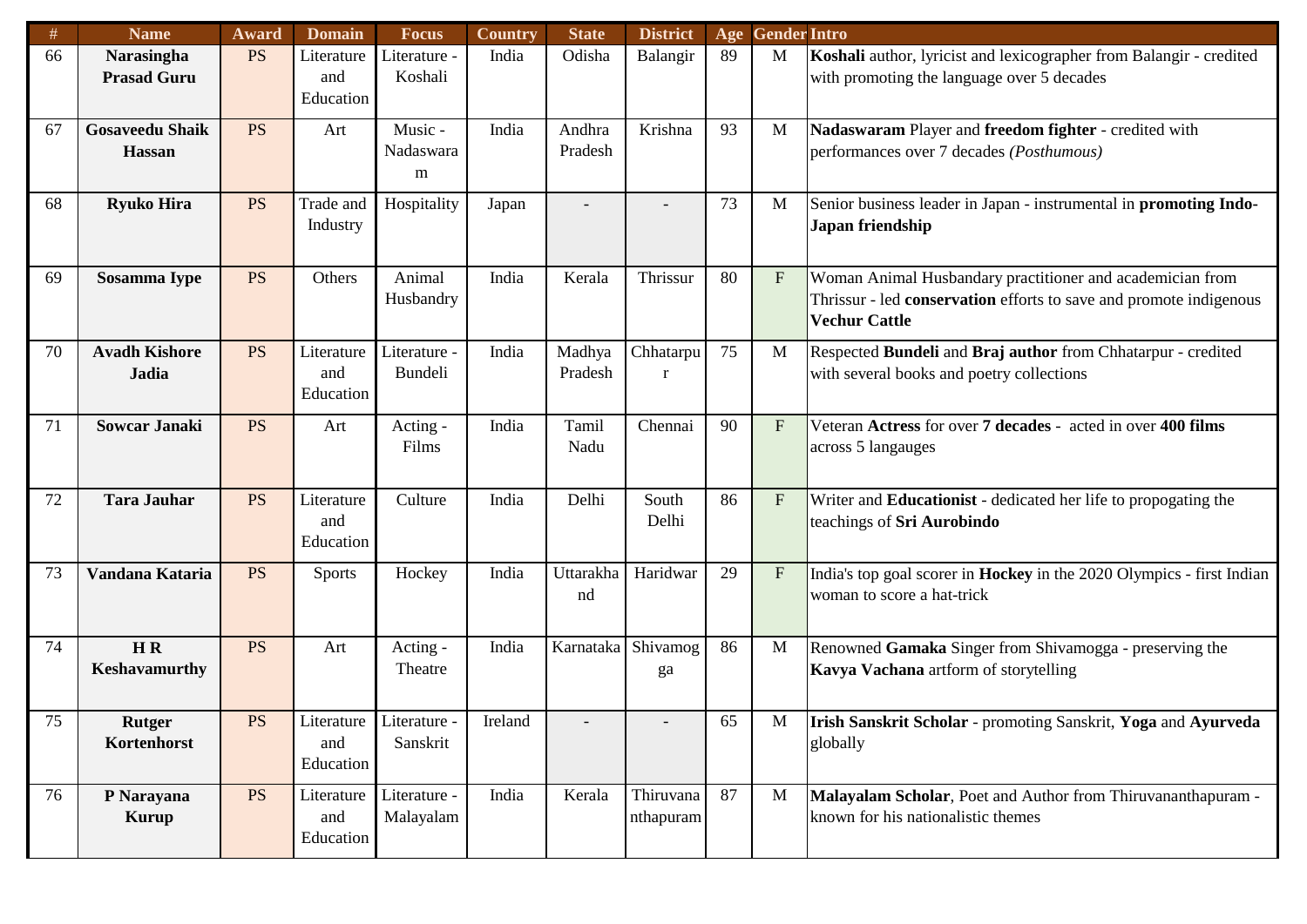| #  | <b>Name</b>                                    | Award     | <b>Domain</b>                | <b>Focus</b>                    | Country | <b>State</b>      | <b>District</b>            | Age | <b>Gender Intro</b>       |                                                                                                                                                                                   |
|----|------------------------------------------------|-----------|------------------------------|---------------------------------|---------|-------------------|----------------------------|-----|---------------------------|-----------------------------------------------------------------------------------------------------------------------------------------------------------------------------------|
| 77 | Avani Lekhara                                  | <b>PS</b> | <b>Sports</b>                | Shooting                        | India   | Rajasthan         | Jaipur                     | 20  | F                         | India's first female Paralympic Gold medallist - winner of 2<br>medals in Air rifle shooting at Tokyo 2020                                                                        |
| 78 | <b>Moti Lal Madan</b>                          | <b>PS</b> | Science<br>and<br>Engineerin | Veterinary                      | India   | Haryana           | Karnal                     | 82  | M                         | Veterinary Scientist from Karnal - famous for creating the<br>World's 1st IVF buffalo calf 'Pratham'                                                                              |
| 79 | <b>Shivnath Mishra</b>                         | <b>PS</b> | Art                          | Music -<br>Sitar                | India   | Uttar<br>Pradesh  | Varanasi                   | 78  | M                         | Acclaimed Sitar Player & Thumri Singer from Banaras Gharana -<br>promoted the gayaki style of sitar internationally                                                               |
| 80 | <b>Narendra Prasad</b><br><b>Misra</b>         | <b>PS</b> | Medicine                     | Cardiology                      | India   | Madhya<br>Pradesh | Bhopal                     | 89  | M                         | Madhya Pradesh's senior-most doctor - known for developing<br>treatment protocols for victims of Bhopal Gas Tragedy as well as<br>Covid (Posthumous)                              |
| 81 | <b>Darshanam</b><br>Mogilaiah                  | <b>PS</b> | Art                          | Music -<br>Kinnera              | India   |                   | Telangana Nagarkurn<br>ool | 82  | M                         | Tribal Kinnera player and folk singer from Nagarkurnool - last one<br>to have mastered the 12 steps on the instrument                                                             |
| 82 | Guruprasad<br>Mohapatra                        | <b>PS</b> | Civil<br>Service             | IAS                             | India   | Delhi             | New Delhi                  | 60  | M                         | Senior IAS Officer - carried out his assigned charge of ensuring<br>oxygen availability during Covid, even from his hospital bed,<br>finally succumbing to the virus (Posthumous) |
| 83 | <b>Thavil</b><br>Kongampattu A V<br>Murugaiyan | <b>PS</b> | Art                          | Music -<br>Thavil               | India   | у                 | Puducherr Pondicherr<br>у  | 58  | M                         | Renowned Thavil player and Guru from Puducherry - vidwan<br>conserving the ancient carnatic instrument                                                                            |
| 84 | $\mathbf{R}$<br><b>Muthukannammal</b>          | <b>PS</b> | Art                          | Dance -<br>Classical -<br>Sadir | India   | Tamil<br>Nadu     | Pudukkott<br>ai            | 84  | $\boldsymbol{\mathrm{F}}$ | Veteran 7th generation Sadir Dancer from Viralimalai - a<br>custodian of the early tradition of Bharatnatyam                                                                      |
| 85 | <b>Abdul Khader</b><br><b>Nadakattin</b>       | <b>PS</b> | Others                       | Grassroots<br>Innovation        | India   | Karnataka         | Dharwad                    | 68  | M                         | Acclaimed grass-roots Agricultural Innovator from Dharwad -<br>credited with over 40 innovations that assist small and marginal<br>farmers across India                           |
| 86 | Amai Mahalinga<br><b>Naik</b>                  | <b>PS</b> | Others                       | Agriculture                     | India   | Karnataka Dakshin | Kannad                     | 77  | M                         | Role-model Tribal Organic Farmer from Mangaluru - from being<br>a labourer, single handedly transforming a barren land into an<br>organic tree farm                               |
| 87 | <b>Tsering Namgyal</b>                         | <b>PS</b> | Art                          | Craft -<br>Wood                 | India   | Ladakh            | Leh<br>Ladakh              | 66  | $\mathbf{M}$              | Tribal Wood Carving Artist from Ladakh - crafting at monasteries<br>& Solchok, Jugthis & Jugskhang over 4 decades                                                                 |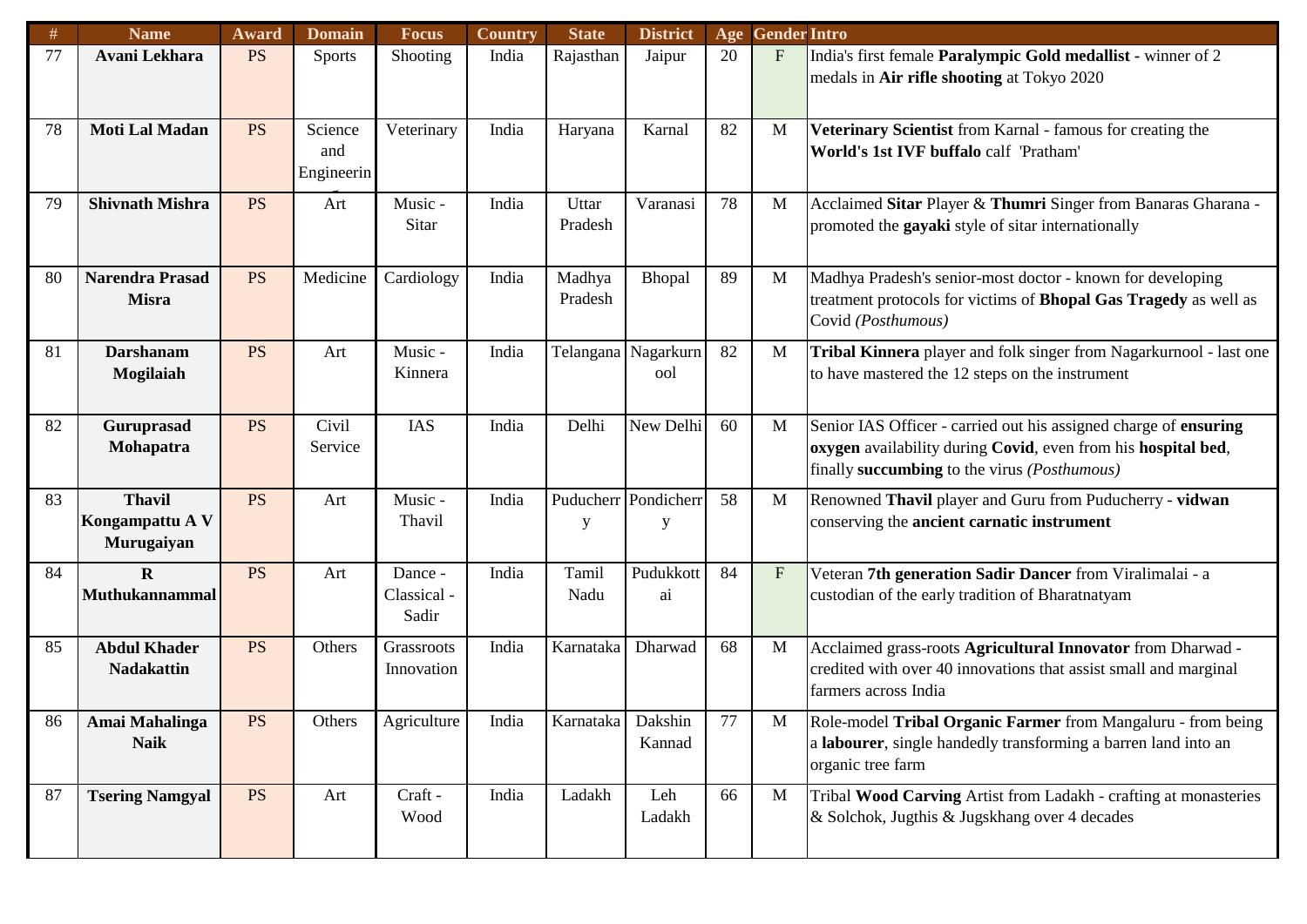| #  | <b>Name</b>                           | Award     | <b>Domain</b>                  | <b>Focus</b>             | Country  | <b>State</b>        | <b>District</b>     | Age | <b>Gender Intro</b> |                                                                                                                                      |
|----|---------------------------------------|-----------|--------------------------------|--------------------------|----------|---------------------|---------------------|-----|---------------------|--------------------------------------------------------------------------------------------------------------------------------------|
| 88 | A K C Natarajan                       | <b>PS</b> | Art                            | Music -<br>Clarinet      | India    | Tamil<br>Nadu       | Tiruchirap<br>palli | 92  | M                   | Internationally renowned Clarinet player - credited with adapting<br>the Clarinet to Carnatic music                                  |
| 89 | V L Nghaka                            | <b>PS</b> | Literature<br>and<br>Education | Literature -<br>Hindi    | India    | Mizoram             | Aizawl              | 91  | M                   | Hindi Author and Translator from Aizwal - known for developing<br><b>Hindi-Mizo dictionary</b>                                       |
| 90 | <b>Sonu Nigam</b>                     | <b>PS</b> | Art                            | Vocals -<br>Films        | India    | Maharasht<br>ra     | Mumbai              | 48  | M                   | <b>Popular Singer</b> known as the Lord of Chords - credited with 4,000<br>songs in 10 languages                                     |
| 91 | <b>Ram Sahay</b><br>Panday            | <b>PS</b> | Art                            | Dance -<br>Folk - Rai    | India    | Madhya<br>Pradesh   | Sagar               | 91  | M                   | Renowned Rai Folk Dancer from Sagar - known for popularising<br><b>Bundeli Folk</b>                                                  |
| 92 | Chirapat<br>Prapandavidya             | <b>PS</b> | Literature<br>and<br>Education | Literature<br>Sanskrit   | Thailand |                     |                     | 92  | M                   | Thai Sanskrit Scholar and Indologist - contributing towards Indo-<br>Thai connections and friendship for decades                     |
| 93 | <b>K V Rabiya</b>                     | <b>PS</b> | Social<br>Work                 | Divyang                  | India    | Kerala              | Malappura<br>m      | 55  | $\mathbf{F}$        | Divyang Social Worker from Malappuram working with<br>divyangjan and women - overcoming numerous personal tragedies<br>and illnesses |
| 94 | <b>Anil Kumar</b><br>Rajvanshi        | <b>PS</b> | Science<br>and<br>Engineerin   | Rural<br>Developme<br>nt | India    | Maharasht<br>ra     | Satara              | 71  | M                   | Grassroots Scientist from Satara working on sustainability and<br>rural development - built NARI over 3 decades of nurturing         |
| 95 | <b>Sheesh Ram</b>                     | <b>PS</b> | Art                            | Painting                 | India    | Uttar<br>Pradesh    | Meerut              | 72  | M                   | Retired Soldier and 1971 war veteran turned Painter from Meerut -<br>specialising in depicting episodes of valour during war         |
| 96 | Ramachandraiah                        | <b>PS</b> | Art                            | Vocals -<br>Folk         | India    | Telangana Bhadradri | Kothagude<br>m      | 55  | M                   | Koya Tribal Singer from Bhadradri - amongst the last preserving<br>the ancient practice of reciting oral histories of the Koya tribe |
| 97 | Sunkara Venkata<br>Adinarayana Rao    | <b>PS</b> |                                | Medicine Orthopedics     | India    | Andhra<br>Pradesh   | Visakhapa<br>tanam  | 82  | M                   | Veteran Orthopedic surgeon from Vishakapatnam - known for his<br>exhaustive work in <b>Polio</b> surgeries                           |
| 98 | <b>Gamit Ramilaben</b><br>Raysingbhai | <b>PS</b> | Social<br>Work                 | Women &<br>Child         | India    | Gujarat             | Tapi                | 52  | $\mathbf{F}$        | Tribal Social Worker from Tapi - leading SHGs in working across<br>education, healthcare and sanitation                              |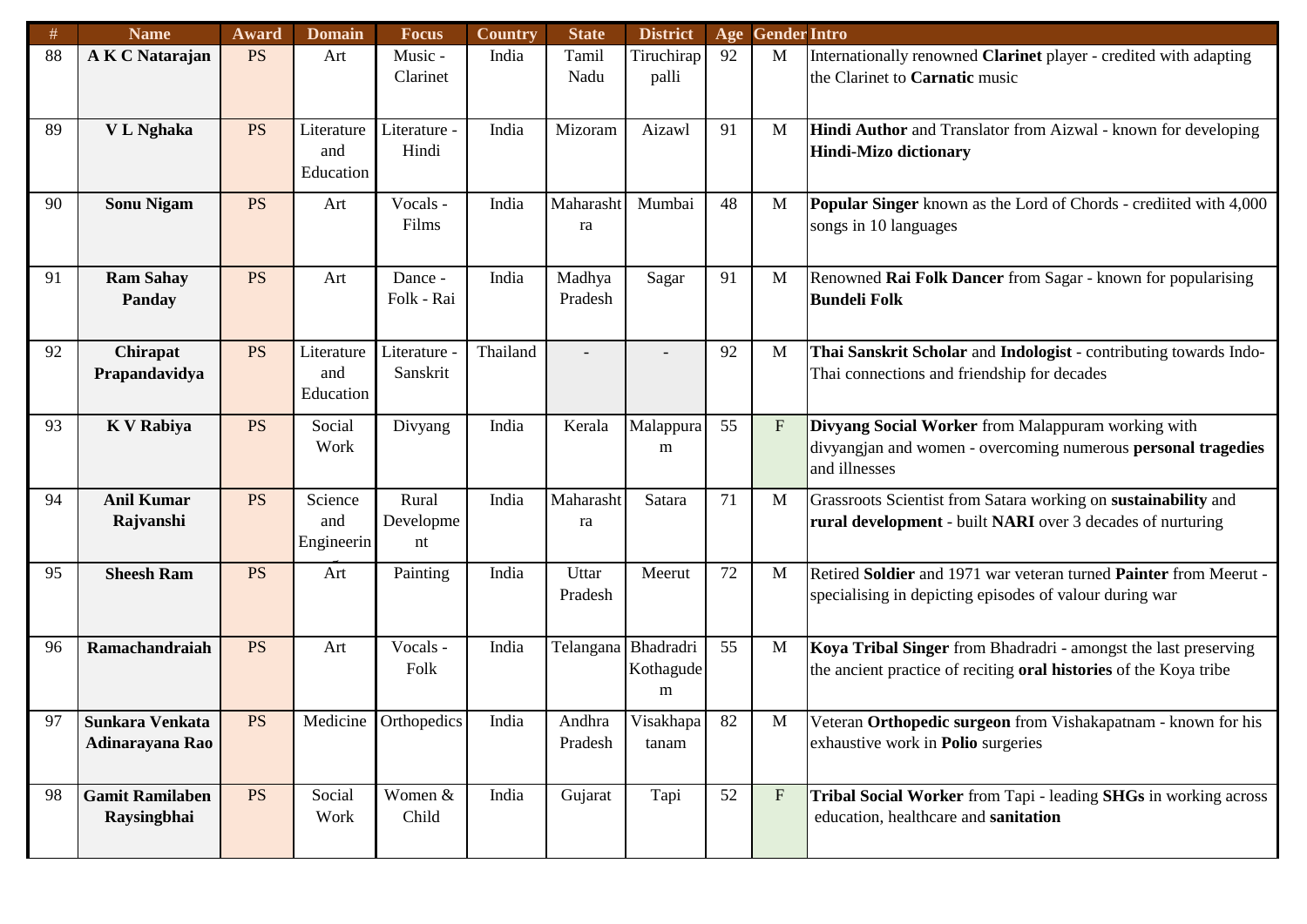| #   | <b>Name</b>            | Award     | <b>Domain</b>         | <b>Focus</b> | <b>Country</b> | <b>State</b> | <b>District</b> | Age | <b>Gender Intro</b> |                                                                  |
|-----|------------------------|-----------|-----------------------|--------------|----------------|--------------|-----------------|-----|---------------------|------------------------------------------------------------------|
| 99  | Padmaja Reddy          | <b>PS</b> | Art                   | Dance -      | India          | Telangana    | Hyderabad       | 54  | $\mathbf{F}$        | Acclaimed Kuchipudi Dancer and Guru - credited with reviving     |
|     |                        |           |                       | Classical -  |                |              |                 |     |                     | the Kakatiyam dance form                                         |
|     |                        |           |                       | Kuchipudi    |                |              |                 |     |                     |                                                                  |
| 100 | <b>Guru Tulku</b>      | <b>PS</b> | Others                | Spiritual    | India          | Arunachal    | Tawang          | 53  | M                   | Buddhist Spiritual Leader from Arunachal Pradesh - former        |
|     | <b>Rinpoche</b>        |           |                       | Leader       |                | Pradesh      |                 |     |                     | Abbot of the Tawang monastery                                    |
|     |                        |           |                       |              |                |              |                 |     |                     |                                                                  |
| 101 | <b>Brahmanand</b>      | <b>PS</b> | <b>Sports</b>         | Football     | India          | Goa          | North Goa       | 67  | M                   | Veteran Football Player, Captain and Coach of the Indian         |
|     | <b>Sankhwalkar</b>     |           |                       |              |                |              |                 |     |                     | Football team                                                    |
|     |                        |           |                       |              |                |              |                 |     |                     |                                                                  |
| 102 | <b>Vidyanand Sarek</b> | <b>PS</b> | Literature            | Literature - | India          | Himachal     | Sirmaur         | 81  | M                   | Folk Artist and Conservationist -working to preserve and promote |
|     |                        |           | and                   | Sirmauri     |                | Pradesh      |                 |     |                     | the dying Sirmauri language and culture over the past 5 decades  |
|     |                        |           | Education             |              |                |              |                 |     |                     |                                                                  |
|     |                        |           |                       |              |                |              |                 |     |                     |                                                                  |
| 103 | <b>Kali Pada Saren</b> | <b>PS</b> | Literature            | Literature - | India          | West         | Jhargram        | 64  | M                   | Renowned Santhali Author from Jhargram - instrumental in         |
|     |                        |           | and<br>Education      | Santhali     |                | Bengal       |                 |     |                     | promotion of Santhali across India                               |
|     |                        |           |                       |              |                |              |                 |     |                     |                                                                  |
| 104 | <b>Veeraswamy</b>      | <b>PS</b> | Medicine              | Diabetology  | India          | Tamil        | Chennai         | 83  | M                   | Bhishma Pitamah of pregnancy Diabetes in India - playing a major |
|     | <b>Seshiah</b>         |           |                       |              |                | Nadu         |                 |     |                     | role in developing protocols and guidelines                      |
|     |                        |           |                       |              |                |              |                 |     |                     |                                                                  |
| 105 | <b>Prabhaben Shah</b>  | <b>PS</b> | Social                | Women &      | India          | Dadra and    | Daman           | 91  | $\mathbf{F}$        | Veteran Social Worker from Daman - working for women             |
|     |                        |           | Work                  | Child        |                | Nagar        |                 |     |                     | empowerment and the environment for over 6 decades               |
|     |                        |           |                       |              |                | Haveli       |                 |     |                     |                                                                  |
| 106 | <b>Dilip Shahani</b>   | <b>PS</b> | Literature            | Education -  | India          | Delhi        | South           | 71  | M                   | Engineer, Academician and Technocrat - playing an instrumental   |
|     |                        |           | and                   | Technology   |                |              | West            |     |                     | role in India's Electronic Voting Machine technology platform    |
|     |                        |           | Education             |              |                |              | Delhi           |     |                     |                                                                  |
| 107 | <b>Ram Dayal</b>       | <b>PS</b> | Art                   | Acting -     | India          | Rajasthan    | Bharatpur       | 75  | M                   | Veteran Folk Theatre Artist - Performed 2000+ shows over 5       |
|     | <b>Sharma</b>          |           |                       | Theatre      |                |              |                 |     |                     | decades, popularly known as 'Braj Kokila'                        |
|     |                        |           |                       |              |                |              |                 |     |                     |                                                                  |
| 108 | Vishwamurti            | <b>PS</b> | Literature Literature |              | India          | Jammu        | Reasi           | 75  | $\mathbf M$         | Veteran Sanskrit Scholar from Reasi - respected for his command  |
|     | <b>Shastri</b>         |           | and                   | Sanskrit     |                | and          |                 |     |                     | over Sanrkit and Vedic literature                                |
|     |                        |           | Education             |              |                | Kashmir      |                 |     |                     |                                                                  |
| 109 | <b>Tatiana Lvovna</b>  | <b>PS</b> | Literature            | Culture      | Russia         |              |                 | 83  | F                   | Russian scholar and champion of Indo-Russian friendship - doyen  |
|     | <b>Shaumyan</b>        |           | and                   |              |                |              |                 |     |                     | of Indology in Russia                                            |
|     |                        |           | Education             |              |                |              |                 |     |                     |                                                                  |
|     |                        |           |                       |              |                |              |                 |     |                     |                                                                  |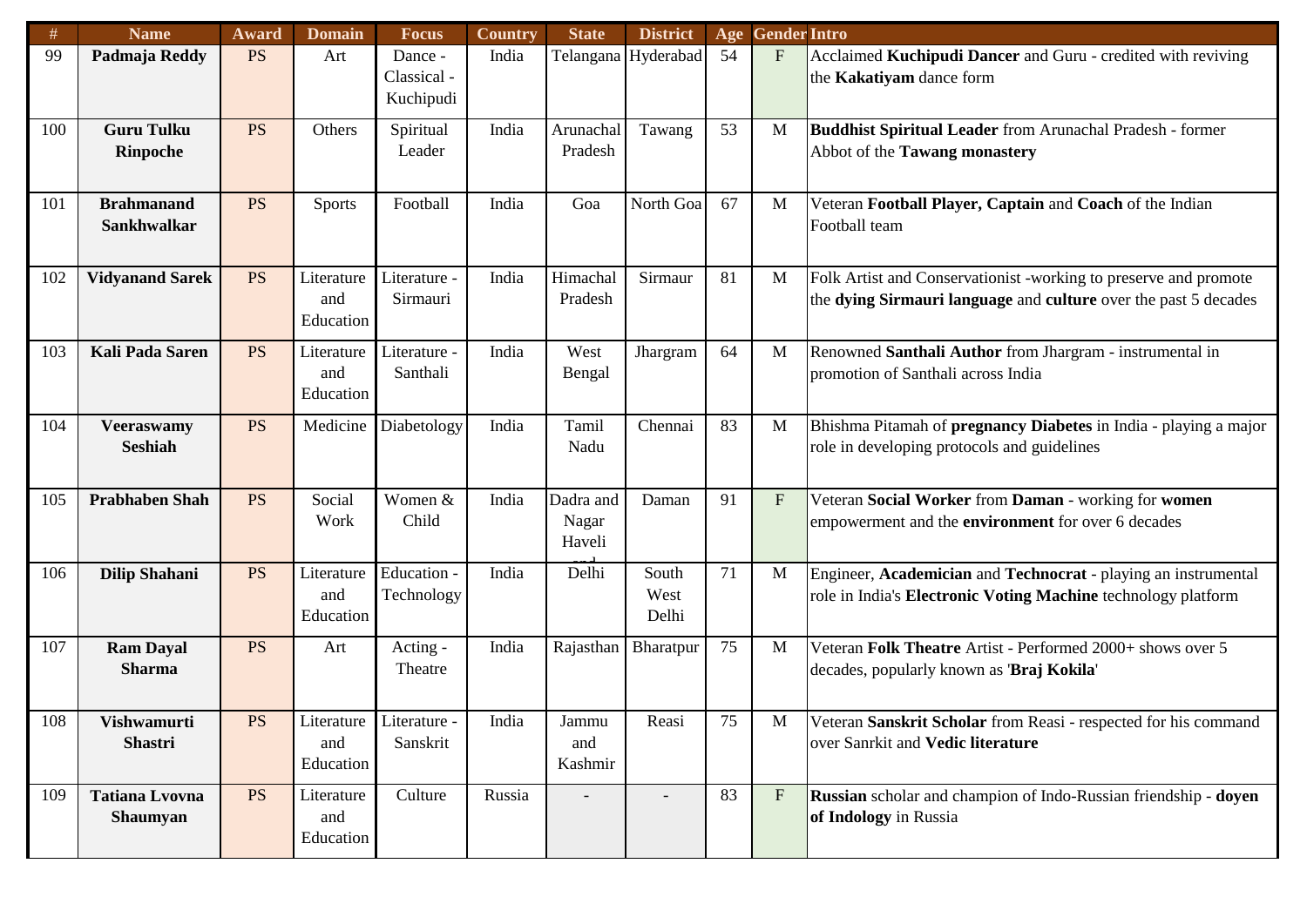| #   | <b>Name</b>                           | Award     | <b>Domain</b>                  | <b>Focus</b>             | Country | <b>State</b>        | <b>District</b> | Age | <b>Gender Intro</b> |                                                                                                                                      |
|-----|---------------------------------------|-----------|--------------------------------|--------------------------|---------|---------------------|-----------------|-----|---------------------|--------------------------------------------------------------------------------------------------------------------------------------|
| 110 | Siddhalingaiah                        | <b>PS</b> | Literature<br>and<br>Education | iterature -<br>Kannada   | India   | Karnataka Bengaluru | Urban           | 67  | M                   | Celebrated Kannada Author and Social Activist - voice of the<br>oppressed and backward classes (Posthumous)                          |
|     |                                       |           |                                |                          |         |                     |                 |     |                     |                                                                                                                                      |
| 111 | <b>Kaajee Singh</b>                   | <b>PS</b> | Art                            | Music -<br>Mardal        | India   | West<br>Bengal      | Kalimpon<br>g   | 76  | M                   | Renowned Mardal player from Kalimpong - preserving and<br>promoting Gorkha folk culture                                              |
| 112 | <b>Konsam Ibomcha</b><br><b>Singh</b> | <b>PS</b> | Art                            | Craft - Toy              | India   | Manipur             | Imphal<br>East  | 58  | M                   | Traditional Laiphadibi Doll Maker from Imphal - preserving a<br>100+ year old art form                                               |
| 113 | <b>Prem Singh</b>                     | <b>PS</b> | Social<br>Work                 | Affordable<br>Healthcare | India   | Punjab              | S.A.S<br>Nagar  | 70  | M                   | Prominent social worker from Mohali - working for the welfare and<br>rehabilitation of Leprosy patients in Punjab                    |
| 114 | <b>Seth Pal Singh</b>                 | <b>PS</b> | Others                         | Agriculture              | India   | Uttar<br>Pradesh    | Saharanpu<br>r  | 55  | M                   | Progressive Horticulture Farmer from Saharanpur - specialising in<br>modifying Singhara crop geometry and rotation practise          |
| 115 | Vidya Vindu<br><b>Singh</b>           | <b>PS</b> | Literature<br>and<br>Education | Literature -<br>Hindi    | India   | Uttar<br>Pradesh    | Lucknow         | 76  | $F_{\rm}$           | Renowned Hindi Author from Lucknow - with over 3000 works to<br>her credit in folk and children's literature                         |
| 116 | <b>Baba Iqbal Singh</b><br>Ji         | <b>PS</b> | Social<br>Work                 | Affordable<br>Education  | India   | Punjab              | $\overline{?}$  | 95  | M                   | Eminent Sikh Social Worker and Spiritual leader - dedicated his life<br>to accessible quality education                              |
| 117 | <b>Bhimsen Singhal</b>                | <b>PS</b> | Medicine                       | Neurology                | India   | Maharasht<br>ra     | Mumbai          | 88  | M                   | Veteran Neurologist - globally renowned for his work in Multiple<br><b>Sclerosis and Parkinson's Disease</b>                         |
| 118 | <b>Sivananda</b>                      | <b>PS</b> | Others                         | Yoga                     | India   | Uttar<br>Pradesh    | Varanasi        | 125 | M                   | 125 year old living embodiment of Yoga, Dhyan and Sewa from<br>Kashi - continues to serve all around him, despite his humble origins |
| 119 | <b>Ajay Kumar</b><br><b>Sonkar</b>    | <b>PS</b> | Science<br>and<br>Engineerin   | Aquaculture              | India   | Uttar<br>Pradesh    | Prayagraj       | 54  | M                   | Aquaculture Scientist from Prayagraj - known for his work in<br><b>Pearl culture</b>                                                 |
| 120 | Ajita Srivastava                      | <b>PS</b> | Art                            | Vocals -<br>Folk         | India   | Uttar<br>Pradesh    | Mirzapur        | 67  | F                   | Popular Kajari folk Singer from Mirzapur                                                                                             |